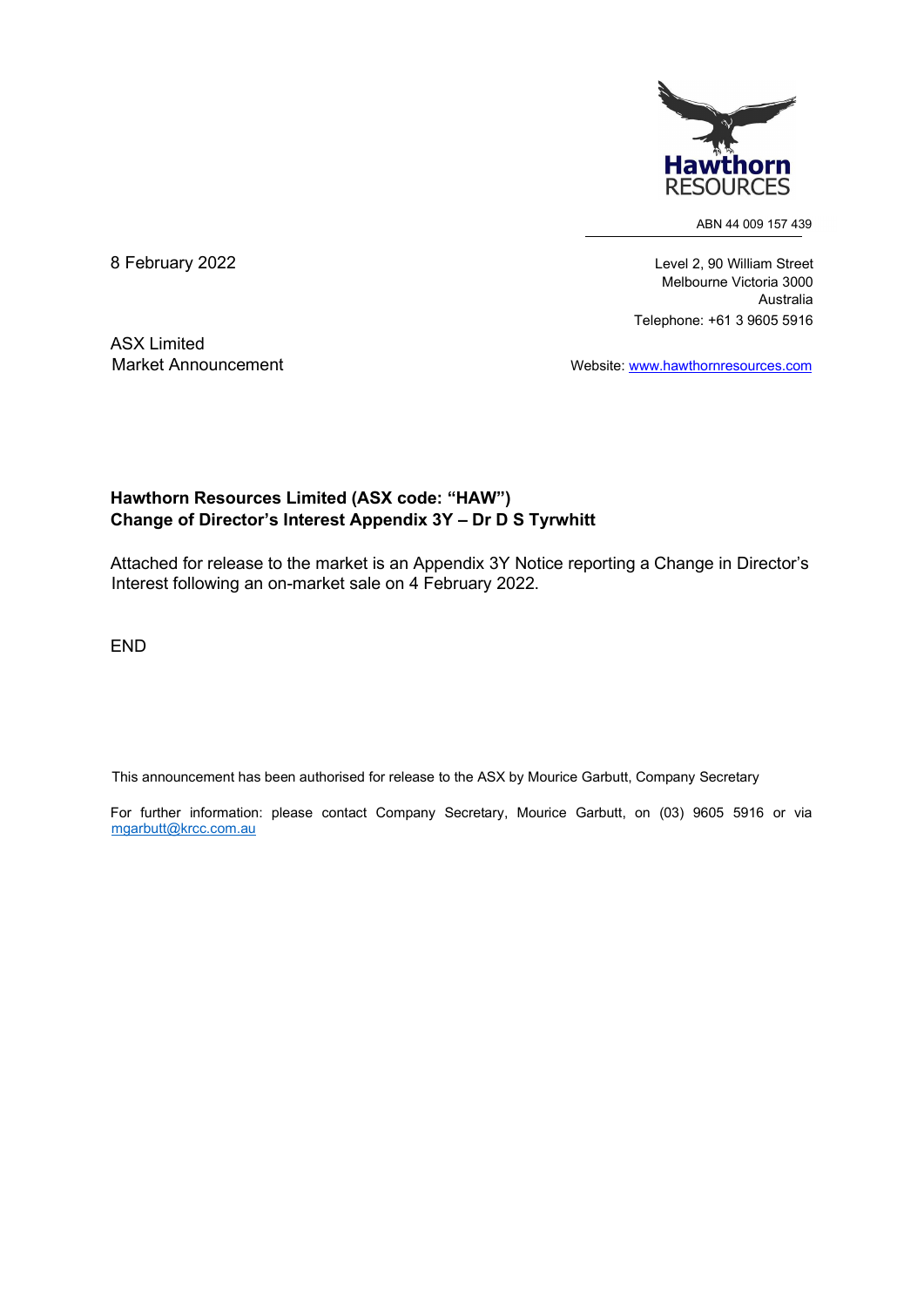# Appendix 3Y

## Change of Director's Interest Notice

Information or documents not available now must be given to ASX as soon as available. Information and documents given to ASX become ASX's property and may be made public.

Introduced 30/09/01 Amended 01/01/11

| Name of entity | <b>HAWTHORN RESOURCES LIMITED</b> |
|----------------|-----------------------------------|
| <b>ABN</b>     | 44 009 157 439                    |

We (the entity) give ASX the following information under listing rule 3.19A.2 and as agent for the director for the purposes of section 205G of the Corporations Act.

| Name of Director    | <b>TYRWHITT, David Stuart</b> |  |
|---------------------|-------------------------------|--|
| Date of last notice | 2 February 2021 (Appendix 3Y) |  |

#### Part 1 - Change of director's relevant interests in securities

In the case of a trust, this includes interests in the trust made available by the responsible entity of the trust

Note: In the case of a company, interests which come within paragraph (i) of the definition of "notifiable interest of a director" should be disclosed in this part

#### "Refer Annexure "A"

| Direct or indirect interest                                                                                                                                            | Refer Annexure "A" |
|------------------------------------------------------------------------------------------------------------------------------------------------------------------------|--------------------|
| Nature of indirect interest<br>(including registered holder)<br>Note: Provide details of the circumstances giving rise to the relevant<br>interest.                    | Refer Annexure "A" |
| Date of change                                                                                                                                                         | Refer Annexure "A" |
| No. of securities held prior to change                                                                                                                                 | Refer Annexure "A" |
| <b>Class</b>                                                                                                                                                           | Refer Annexure "A" |
| <b>Number acquired</b>                                                                                                                                                 | Refer Annexure "A" |
| <b>Number disposed</b>                                                                                                                                                 | Refer Annexure "A" |
| <b>Value/Consideration</b><br>Note: If consideration is non-cash, provide details and estimated<br>valuation                                                           | Refer Annexure "A" |
| No. of securities held after change                                                                                                                                    | Refer Annexure "A" |
| Nature of change<br>Example: on-market trade, off-market trade, exercise of options, issue<br>of securities under dividend reinvestment plan, participation in buyback | Refer Annexure "A" |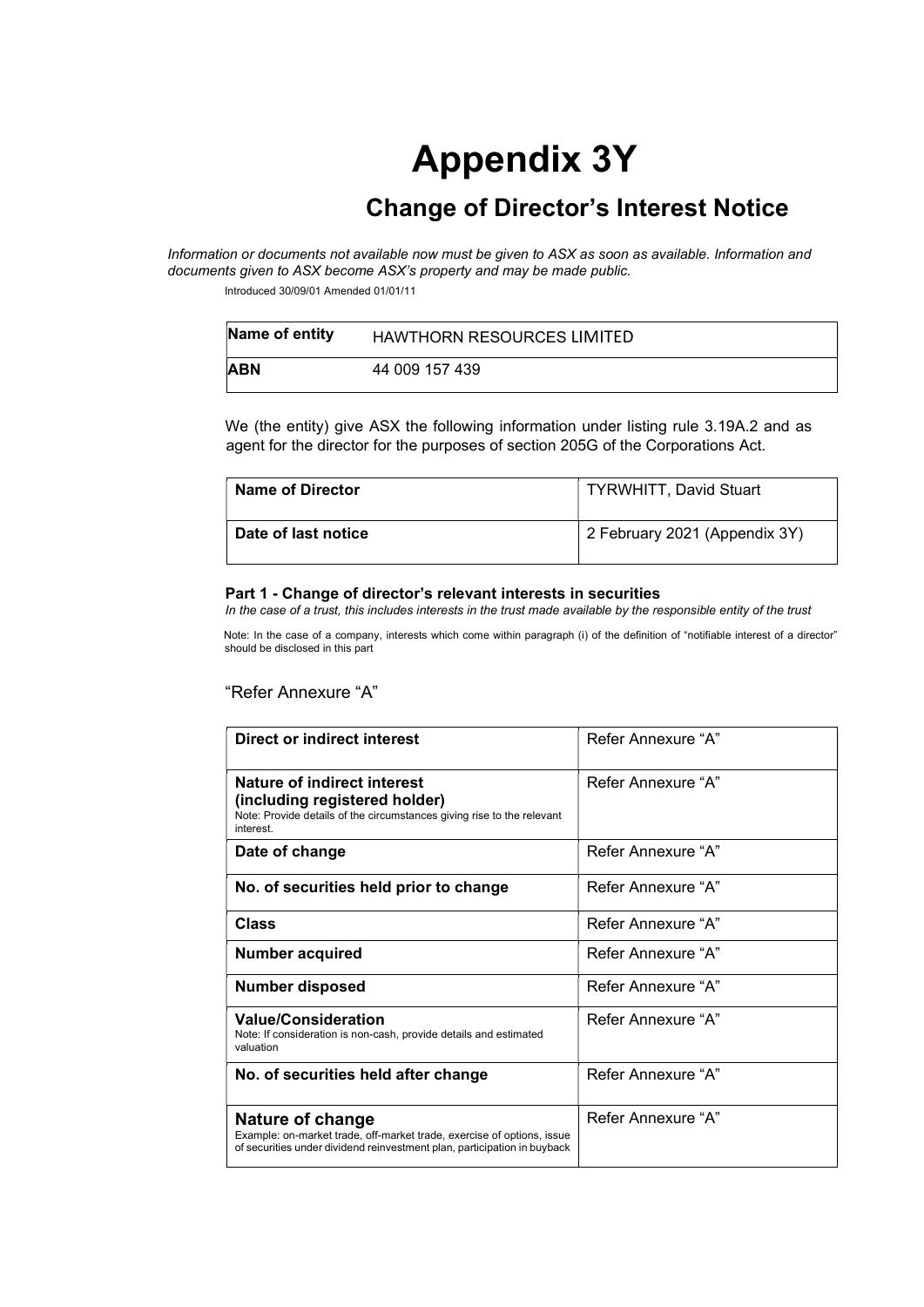## Part 2 – Change of director's interests in contracts

Note: In the case of a company, interests which come within paragraph (ii) of the definition of "notifiable interest of a director" should be disclosed in this part.

| <b>Detail of contract</b>                                                                                                                                                   | Refer Annexure "A" |  |
|-----------------------------------------------------------------------------------------------------------------------------------------------------------------------------|--------------------|--|
| <b>Nature of interest</b>                                                                                                                                                   | Refer Annexure "A" |  |
| Name of registered holder<br>(if issued securities)                                                                                                                         | Refer Annexure "A" |  |
| Date of change                                                                                                                                                              | 4 February 2022    |  |
| No. and class of securities to which<br>interest related prior to change<br>Note: Details are only required for a contract in relation to which the<br>interest has changed | Refer Annexure "A" |  |
| Interest acquired                                                                                                                                                           | Refer Annexure "A" |  |
| <b>Interest disposed</b>                                                                                                                                                    | Not applicable     |  |
| <b>Value/Consideration</b><br>Note: If consideration is non-cash, provide details and an estimated<br>valuation                                                             | Refer Annexure "A" |  |
| Interest after change                                                                                                                                                       | Refer Annexure "A" |  |

## Part 3 – Closed period

| Were the interests in the securities or contracts<br>detailed above traded during a tolosed period<br>where prior written clearance was required? | No |
|---------------------------------------------------------------------------------------------------------------------------------------------------|----|
| If so, was prior written clearance provided to<br>allow the trade to proceed during this period?                                                  |    |
| If prior written clearance was provided, on what<br>date was this provided?                                                                       |    |

dst/asx\3Y 08 02.2022